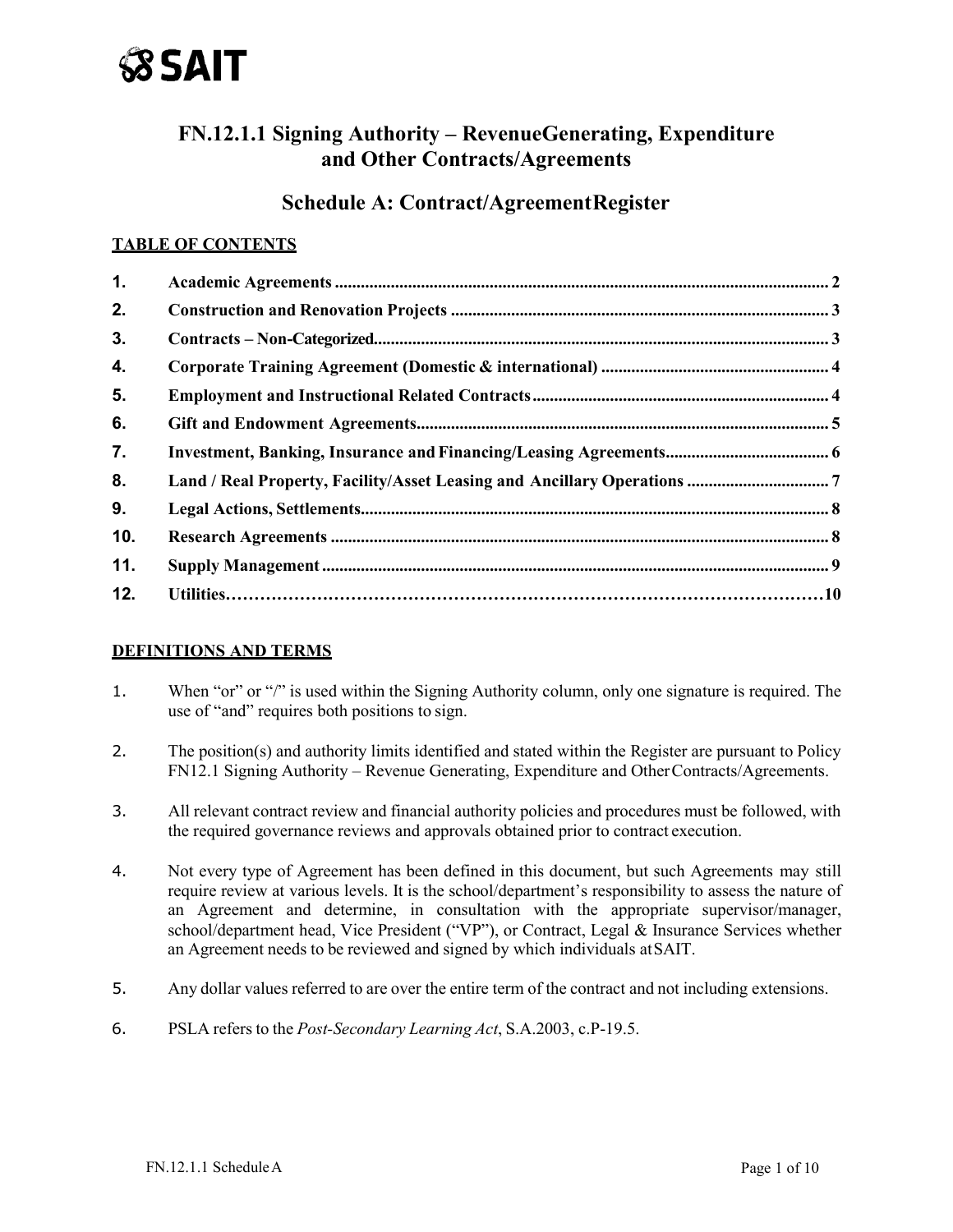

#### **1. ACADEMICPROGRAMS**

| <b>Document Description</b>                                                               | Responsible for<br><b>Internal Review</b>                                          | <b>Required Contract</b><br><b>Signatory</b>                                                                                                                                        |
|-------------------------------------------------------------------------------------------|------------------------------------------------------------------------------------|-------------------------------------------------------------------------------------------------------------------------------------------------------------------------------------|
|                                                                                           | and Approvals                                                                      |                                                                                                                                                                                     |
| <b>Academic Affiliation</b>                                                               | Vice President,                                                                    | President & CEO                                                                                                                                                                     |
| (and other similar Agreements)                                                            | Academic                                                                           | and                                                                                                                                                                                 |
|                                                                                           |                                                                                    | Vice President, Academic                                                                                                                                                            |
| <b>Agreement Academic Related</b>                                                         | Vice President,                                                                    | Vice President, Academic                                                                                                                                                            |
|                                                                                           | Academic                                                                           | or delegate                                                                                                                                                                         |
|                                                                                           | and                                                                                |                                                                                                                                                                                     |
|                                                                                           | Relevant School                                                                    |                                                                                                                                                                                     |
| <b>Memorandum of Understanding</b>                                                        | Vice President,                                                                    | Vice President, Academic                                                                                                                                                            |
| (MOU), Letter of Intent (LOI)<br><b>Academic Related</b>                                  | Academic                                                                           |                                                                                                                                                                                     |
|                                                                                           | and<br>Relevant School                                                             |                                                                                                                                                                                     |
| <b>Workplace Experiential</b>                                                             | Relevant School                                                                    | Dean, Associate Dean or                                                                                                                                                             |
| <b>Learning agreement</b>                                                                 |                                                                                    | Delegated Chair/Manager/<br>Program Coordinator                                                                                                                                     |
| <b>Confidentiality or Non- Disclosure</b>                                                 | Relevant School                                                                    | Dean or Director or                                                                                                                                                                 |
| <b>Agreements (relating to</b>                                                            |                                                                                    | Vice President                                                                                                                                                                      |
| academic/course information)                                                              |                                                                                    |                                                                                                                                                                                     |
| <b>Academic Conference Agreements</b><br>(or Workshop Agreements)                         | Relevant School                                                                    | Vice President,<br>Academic<br>or AVP or Dean                                                                                                                                       |
| <b>Assignment of Copyright Agreement</b>                                                  | Centre for Applied<br><b>Education Innovation</b><br>(CAEI) and<br>Relevant School | SAIT Copyright Officer                                                                                                                                                              |
| <b>Curriculum Developmentand</b>                                                          | Centre for Applied                                                                 | Refer to Revenue and                                                                                                                                                                |
| <b>Licensing Agreements - Academic</b>                                                    | <b>Education Innovation</b><br>(CAEI) and<br>Relevant School                       | <b>Expenditure Agreements</b><br>and FN.12.1.1 Signing<br>Authority Matrix Required<br>signing authority to be<br>based on estimated cost<br>associated with<br>Licensing agreement |
| <b>Intellectual Property</b>                                                              | Relevant School                                                                    | Vice President,                                                                                                                                                                     |
| <b>Agreements</b><br>(academic related)                                                   |                                                                                    | Academic and CFO &<br>Vice President, Corporate<br>Services                                                                                                                         |
| <b>Academic Joint Ventureor</b><br><b>Partnership Agreements Must</b><br>comply with PSLA | Relevant School                                                                    | Chair, Board of Governors<br>and President & CEO                                                                                                                                    |
| <b>Articulation Agreement</b>                                                             | Relevant School                                                                    | Vice President Academic                                                                                                                                                             |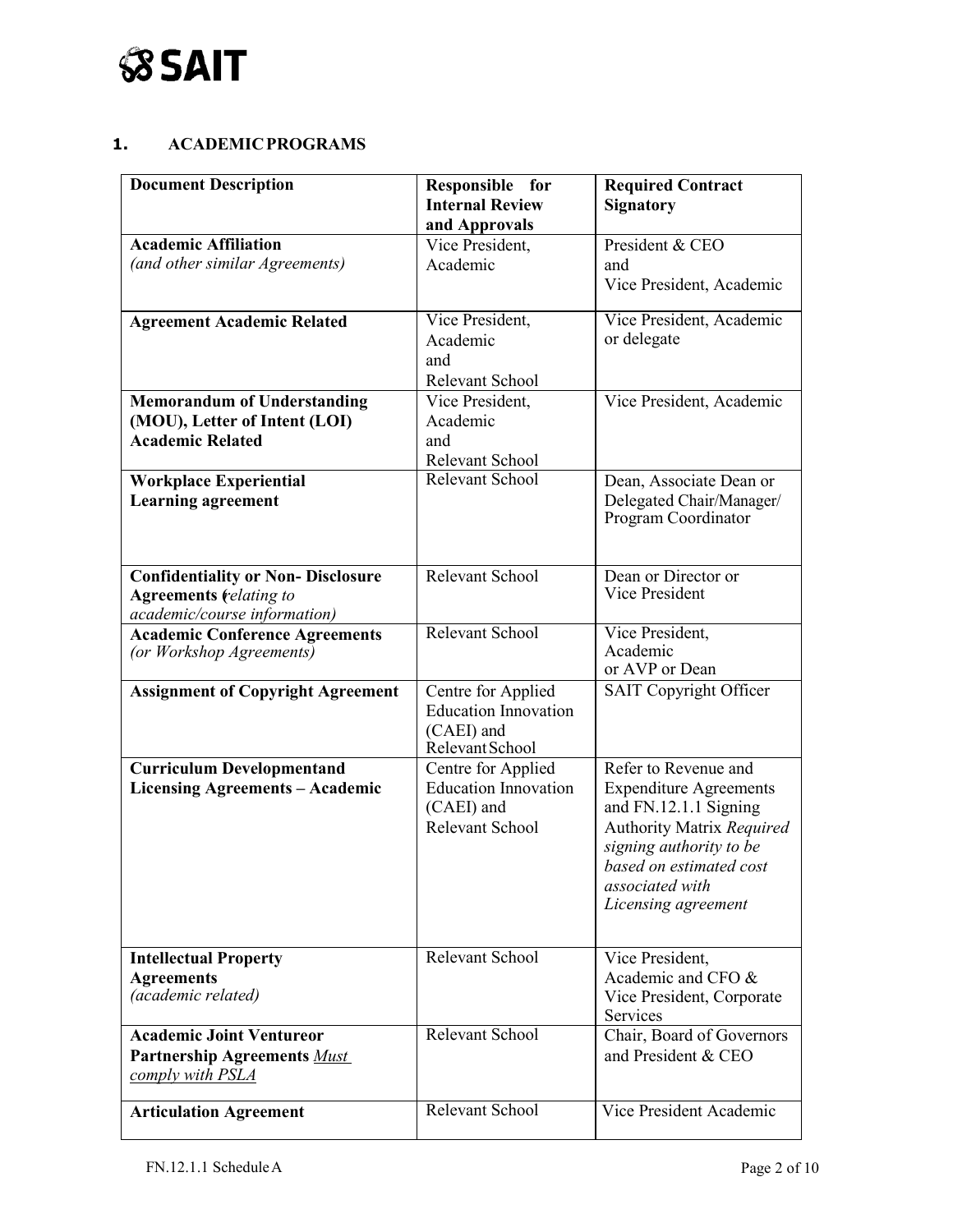| <b>Other Academic Agreements (not</b> | Relevant School | Vice President, Academic |
|---------------------------------------|-----------------|--------------------------|
| addressed elsewhere in this           |                 |                          |
| document)                             |                 |                          |
|                                       |                 |                          |

## <span id="page-2-0"></span>**2. CONSTRUCTION AND RENOVATIONPROJECTS**

| <b>Document Description</b>                                                                          | Responsible for<br><b>Internal Review</b><br>and Approvals | <b>Required Contract</b><br><b>Signatory</b>                                                              |
|------------------------------------------------------------------------------------------------------|------------------------------------------------------------|-----------------------------------------------------------------------------------------------------------|
| <b>Building Construction and</b><br><b>Renovation Contractor and</b><br><b>Consultant Agreements</b> | Facilities<br>Management                                   | Refer to Revenue and<br><b>Expenditure Agreements</b><br>and FN.12.1.1 Signing<br><b>Authority Matrix</b> |
| <b>Work Orders/Work</b><br><b>Authorizations/Statements of Work</b><br>(SOW)                         | <b>Facilities Management</b>                               | Director, Facilities<br>Management                                                                        |

## <span id="page-2-1"></span>**3. CONTRACTS – NON-CATEGORIZED**

*Miscellaneous and/or other contracts not listed in categories provided.* 

| <b>Document Description</b>                                                                                                                                     | <b>Responsible for</b><br><b>Internal Review and</b><br><b>Approvals</b> | <b>Required Contract</b><br><b>Signatory</b>                                                   |
|-----------------------------------------------------------------------------------------------------------------------------------------------------------------|--------------------------------------------------------------------------|------------------------------------------------------------------------------------------------|
| <b>Strategic Agreements -</b><br><b>Institutional Focus</b> (Joint Venture,<br>PartnershipAgreements or other<br>Strategic Agreements)<br>Must comply with PSLA | Relevant VP Office                                                       | Refer to the post-secondary<br>learning act (PSLA)                                             |
| <b>Advertising or Campus</b><br><b>Communication Agreements (SAIT</b><br>Agencies of Record: Marketing and<br>Advertising, Media)                               | Communications &<br>Marketing                                            | Refer to Revenue and<br>Expenditure<br>Agreements and<br>FN.12.1.1 Signing<br>Authority Matrix |
| <b>Trademark License Agreement</b>                                                                                                                              | Marketing                                                                | <b>Senior Marketing Business</b><br>Partner, Marketing                                         |
| <b>Athletics Program Agreements</b><br>(excludes Purchasing Agreement)                                                                                          | Athletics & Recreation                                                   | Director, Athletics &<br>Recreation                                                            |
| <b>Information Sharing Agreements</b><br>(as considered under FOIPP)                                                                                            | Relevant<br>School/Department<br>and<br><b>SAIT FOIPP</b><br>Coordinator | Dean or Director                                                                               |
| Non-<br>Confidentiality<br><b>or</b><br><b>Disclosure</b><br><b>Agreements</b><br>(non-research)                                                                | Relevant School/<br>Department                                           | Dean or Director or<br>Vice President                                                          |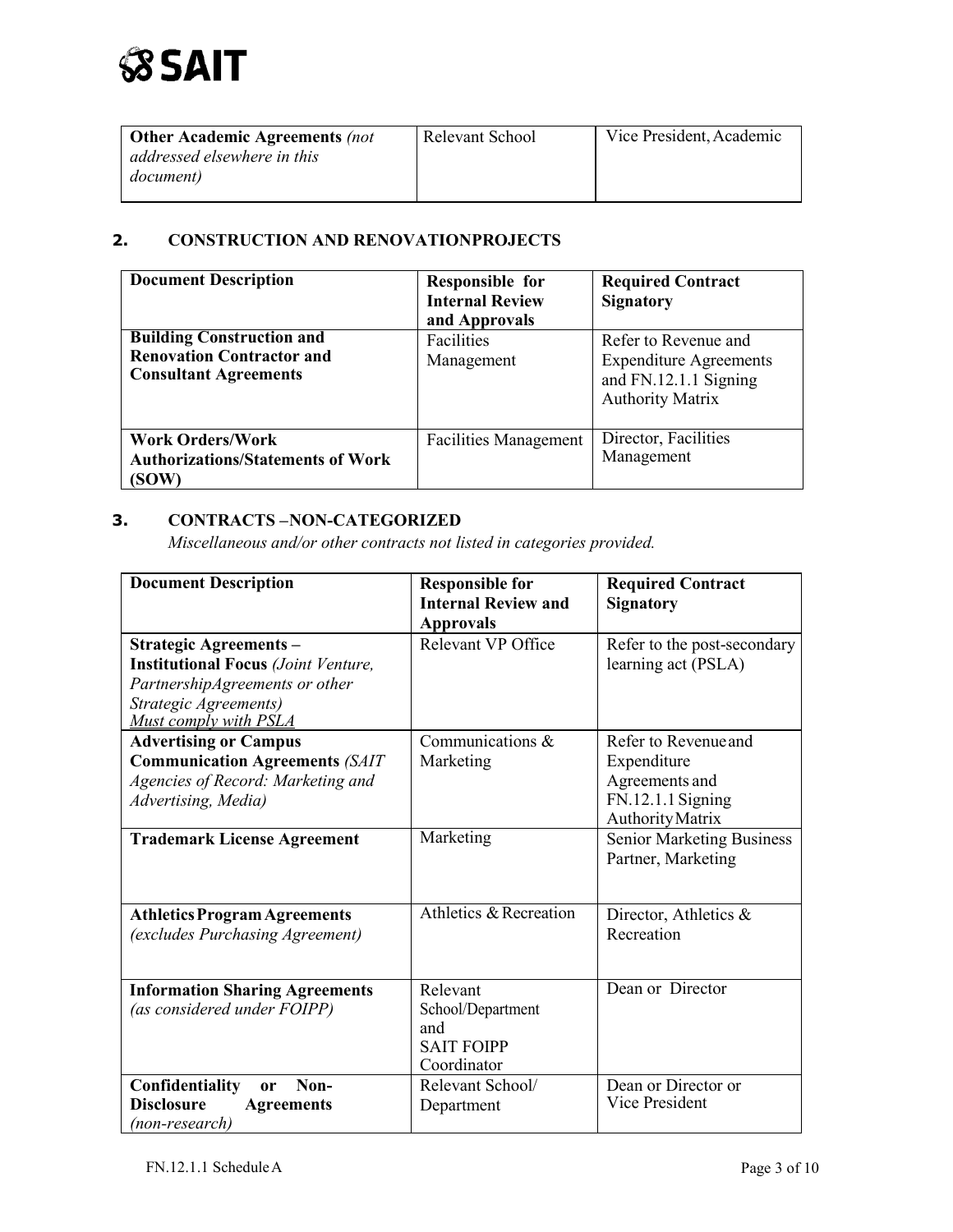# **SSAIT**

| <b>Blended Revenue and Expense</b>   | Relevant School/       | <b>Contact Finance-</b>   |
|--------------------------------------|------------------------|---------------------------|
| <b>Agreements</b>                    | Department             | Contract, Legal &         |
|                                      |                        | <b>Insurance Services</b> |
| <b>Curriculum License Agreements</b> | Manager, Licensing and | Refer to Revenue          |
| <i>(inbound or outbound)</i>         | Relevant School        | Agreements                |
|                                      |                        | FN.12.1.1 Signing         |
|                                      |                        | <b>Authority Matrix</b>   |

## **4. CORPORATE TRAINING AGREEMENTS (Domestic & International)**

| <b>Document Description</b>                                                                                            | <b>Responsible for</b><br><b>Internal Review and</b><br><b>Approvals</b> | <b>Required Contract</b><br><b>Signatory</b>                                               |
|------------------------------------------------------------------------------------------------------------------------|--------------------------------------------------------------------------|--------------------------------------------------------------------------------------------|
| <b>Corporate Training Agreements</b>                                                                                   | Corporate Training<br>and<br>Project Manager/<br>Coordinator             | Refer to Revenue<br>Agreements FN.12.1.1<br><b>Signing Authority</b><br>Matrix             |
| <b>Master Services Agreements</b>                                                                                      | Corporate Training                                                       | Vice President,<br>Corporate Development,<br>Applied Research and<br>International (CDARI) |
| <b>Corporate Training RFP</b><br><b>Proposal Responses (Proposal</b><br>contains Terms and Conditions<br>binding SAIT) | Corporate Training<br>and<br>Project Manager/<br>Coordinator             | Refer to Revenue<br>Agreements FN.12.1.1<br><b>Signing Authority Matrix</b>                |
| <b>Memorandum of Understanding</b><br>(MOU)                                                                            | Corporate Training                                                       | Director, Corporate<br>Training                                                            |
| <b>Global Operations &amp; Maintenance</b><br>Training ("GOMT") Licensing<br><b>Agreements</b>                         | Corporate Training                                                       | Vice President, CDARI                                                                      |

## **5. EMPLOYMENT /INDEPENDENT CONTRACTOR RELATED AGREEMENTS**

| <b>Document Description</b>                                                                  | <b>Responsible for</b><br><b>Internal Review and</b><br><b>Approvals</b> | <b>Required Contract</b><br><b>Signatory</b>                                                     |
|----------------------------------------------------------------------------------------------|--------------------------------------------------------------------------|--------------------------------------------------------------------------------------------------|
| <b>All Collective Agreements,</b><br><b>Letters of Agreement, and</b><br><b>Arbitrations</b> | <b>Employee Services</b><br>and<br>Finance                               | Chair, Board of<br>Governors<br>and President & CEO                                              |
| <b>Employment BenefitsProvider</b><br><b>Agreements</b>                                      | <b>Employee Services</b><br>and<br>Finance                               | President & CEO (Board<br>Approval)                                                              |
| <b>Employment Contracts / Offers</b><br>- New and Existing Position                          | <b>Employee Services</b><br>and<br>Finance                               | Refer to Employee<br>Services Delegation of<br><b>Human Resources</b><br><b>Authority Matrix</b> |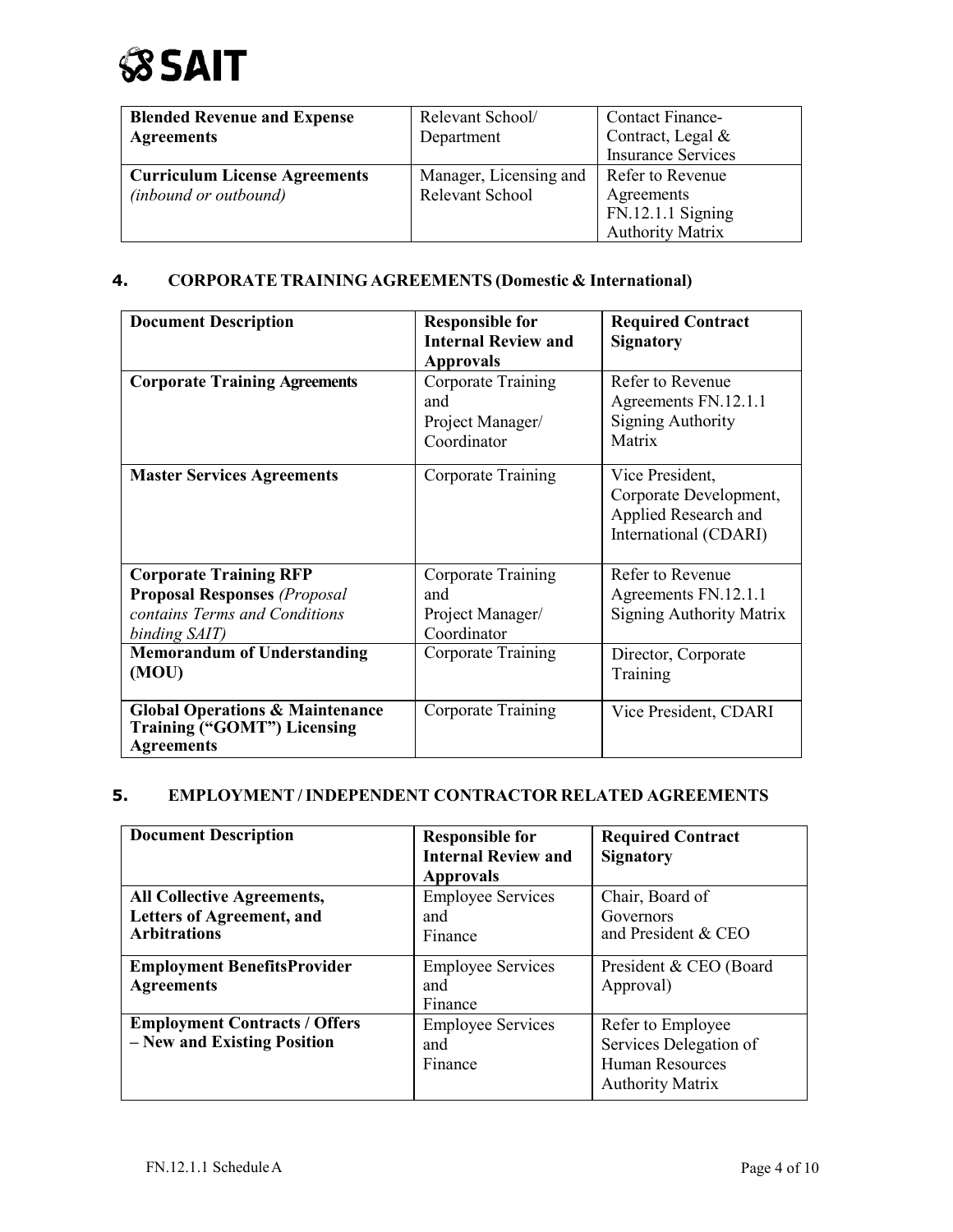

| <b>Independent Contractor Agreements</b> | Relevant School and | Refer to Revenue and          |
|------------------------------------------|---------------------|-------------------------------|
|                                          | Finance, Supply     | <b>Expenditure Agreements</b> |
|                                          | Management          | and FN.12.1.1 Signing         |
|                                          |                     | <b>Authority Matrix</b>       |
|                                          |                     |                               |

## **6. GIFT, ENDOWMENT AND SPONSORHIP AGREEMENTS**

| <b>Document Description</b>            | <b>Responsible for</b><br><b>Internal Review and</b> | <b>Required Contract</b><br><b>Signatory</b> |
|----------------------------------------|------------------------------------------------------|----------------------------------------------|
|                                        | <b>Approvals</b>                                     |                                              |
| <b>Affinity Agreements</b>             | Alumni &                                             | CFO & Vice President,                        |
|                                        | Development                                          | Corporate Services                           |
|                                        |                                                      | $\alpha$ r                                   |
|                                        |                                                      | Director Alumni &                            |
|                                        |                                                      | Development                                  |
| <b>Endowment Funding Agreements</b>    | Alumni &                                             | CFO & Vice President,                        |
| (Refer to SAIT Policy ER.3.1 Gift      | Development                                          | Corporate Services                           |
| Acceptance)                            |                                                      | <b>or</b>                                    |
|                                        |                                                      | Director Alumni &                            |
|                                        |                                                      | Development                                  |
| <b>Gift Agreements</b>                 | Alumni &                                             | CFO & Vice President,                        |
| (Refer to SAIT Policy ER.3.1 Gift      | Development                                          | Corporate Services                           |
| Acceptance)                            |                                                      | or                                           |
|                                        |                                                      | Director Alumni &                            |
|                                        |                                                      | Development                                  |
| <b>Institution Naming Agreements</b>   | Alumni &                                             | Chair Board of                               |
|                                        | Development                                          | Governors and                                |
|                                        |                                                      | President & CEO                              |
|                                        |                                                      |                                              |
| <b>Third Party Sponsorship</b>         | Relevant                                             | Relevant Vice President or                   |
| <b>Agreements-Campus</b>               | School/Department and                                | Director Alumni &                            |
| <b>Schools/Departments</b>             | Alumni                                               | Development                                  |
|                                        | & Development                                        |                                              |
|                                        |                                                      |                                              |
| <b>Athletic Sponsorship Agreements</b> | Athletics &                                          | Director, Athletics &                        |
|                                        | Recreation                                           | Recreation                                   |
|                                        |                                                      |                                              |
|                                        |                                                      |                                              |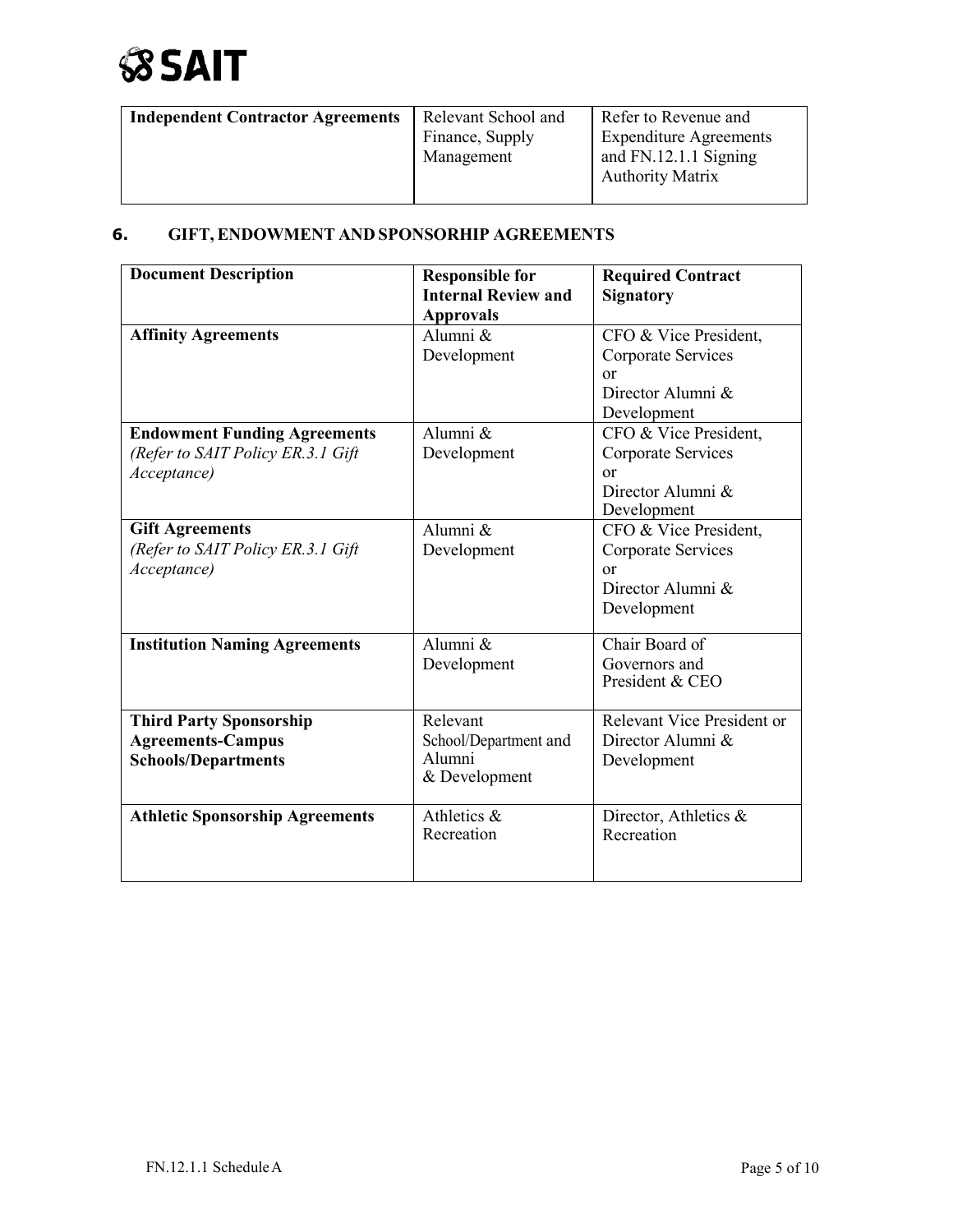

## *7.* **INVESTMENT, BANKING, INSURANCE AND FINANCE AGREEMENTS**

*Governanceby SAITAudit and InvestmentCommittee andFinancePoliciesFN.5 and FN.9.*

| <b>Document Description</b>                          | <b>Responsible for</b>     | <b>Required Contract</b>                                                   |
|------------------------------------------------------|----------------------------|----------------------------------------------------------------------------|
|                                                      | <b>Internal Review and</b> | <b>Signatory</b>                                                           |
|                                                      | <b>Approvals</b>           |                                                                            |
| <b>Establishment of Line of Credit</b>               | Finance                    | CFO & Vice President,<br>Corporate Services or<br><b>AVP</b> Finance       |
| <b>Investment Contracts</b>                          | Finance                    | CFO & Vice President,<br>Corporate Services or<br><b>AVP</b> Finance       |
| <b>Banking Contracts</b>                             | Finance                    | CFO & Vice President,<br>Corporate Services or<br><b>AVP</b> Finance       |
| <b>Bank Signing Authorities</b>                      | Finance                    | CFO & Vice President,<br>Corporate Services or<br><b>AVP</b> Finance       |
| <b>Loan Agreements</b>                               | Finance                    | CFO & Vice President,<br>Corporate Services or<br><b>AVP</b> Finance       |
| <b>Credit Card Agreements</b>                        | Finance                    | CFO & Vice President,<br>Corporate Services or<br><b>AVP</b> Finance       |
| <b>Financial Agreements - Other</b>                  | Finance                    | CFO & Vice President,<br>Corporate Services or<br><b>AVP</b> Finance       |
| <b>Insurance Renewal &amp; Claim</b><br><b>Forms</b> | Finance                    | AVP Finance or Manager,<br>Contracts, Insurance &<br><b>Legal Services</b> |
| <b>Payroll Remittance</b>                            | <b>Employee Services</b>   | Manager, Payroll                                                           |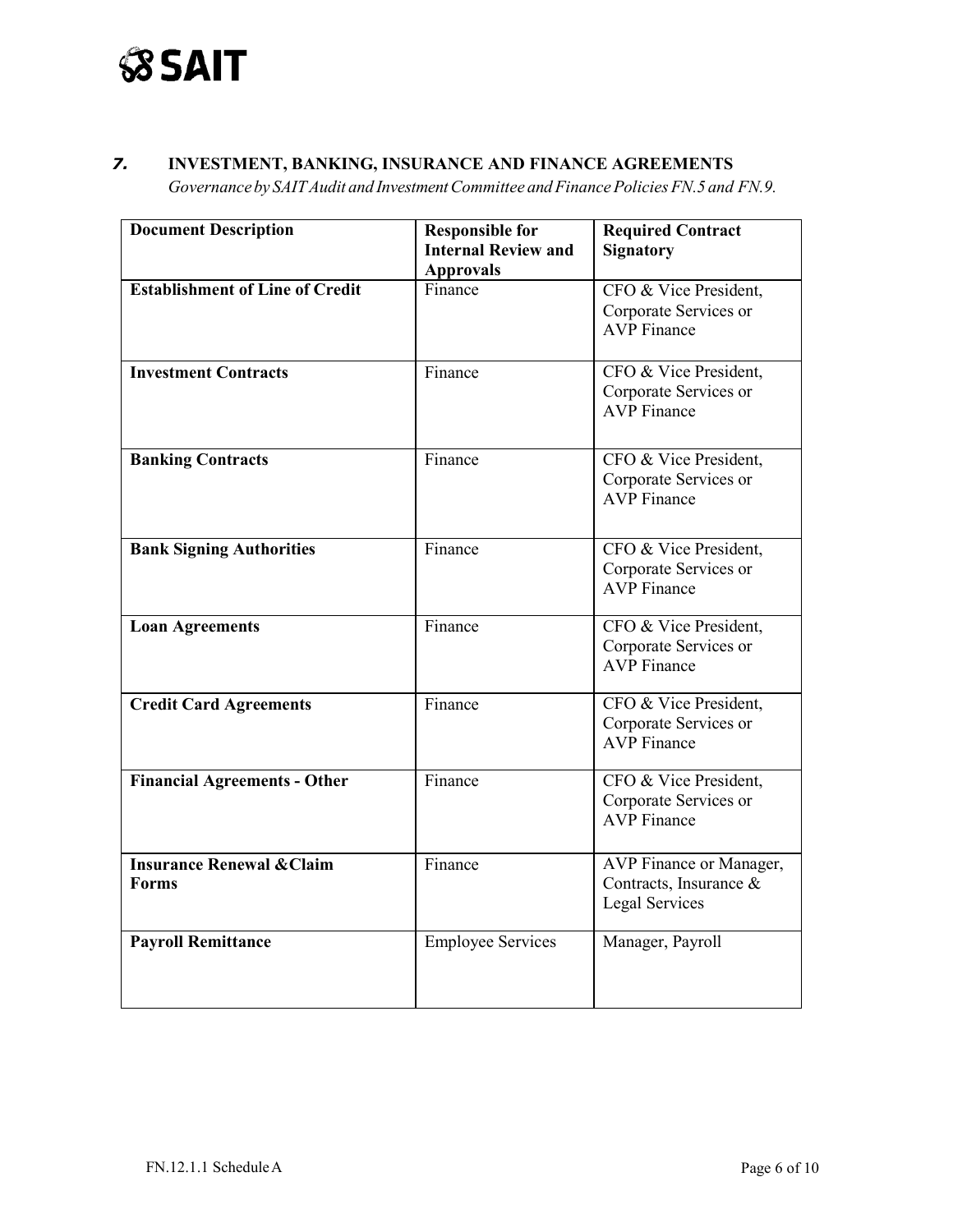

### **8. LAND, REAL PROPERTY, FACILITY AND ASSET RENTAL/LEASING, DISPOSAL AND ANCILLIARYOPERATIONS**

*Contracts/documents that involve leasing, sale, or purchase of real property and equipment.* 

| <b>Document Description</b>                                                                                                                          | <b>Responsible for</b><br><b>Internal Review and</b><br><b>Approvals</b> | <b>Required Contract</b><br><b>Signatory</b>                                               |
|------------------------------------------------------------------------------------------------------------------------------------------------------|--------------------------------------------------------------------------|--------------------------------------------------------------------------------------------|
| <b>Acquisition or Purchase of Land</b><br>and/or Buildings (Refer to<br>Finance Policy FN.4.1 and FN.7.1)<br>Subject to PSLA and required approvals. | Facilities<br>Management<br>and<br>Finance                               | President & CEO and<br>CFO & Vice President,<br>Corporate Services                         |
| <b>Sale or Disposal of Land or Buildings</b><br>(Refer to Finance Policy FN.4.1 and<br>FN.7.1)<br>Subject to PSLA and required approvals.            | Facilities<br>Management<br>and<br>Finance                               | President & CEO and<br>CFO & Vice President,<br>Corporate Services                         |
| Lease of Land and Facilities<br>(Refer to Finance Policy FN.4.1)<br>and $FN.7.1$ )<br>Subject to PSLA and required<br>approvals.                     | <b>Facilities</b><br>Management<br>and<br>Finance                        | CFO & Vice President,<br>Corporate Services                                                |
| <b>Multi-Year Leases - Equipment</b>                                                                                                                 | Relevant School or<br>Department<br>and<br>Finance, Supply<br>Management | CFO & Vice President,<br>Corporate Services                                                |
| <b>Multi-Year Software Licenses</b>                                                                                                                  | Information<br>Systems<br>and<br>Finance, Supply<br>Management           | CFO & Vice President,<br>Corporate Services                                                |
| <b>Disposal of Equipment and</b><br><b>Other Assets</b><br>(Refer to Finance Policy FN.14.1)<br>and $FN.7.1$ )                                       | Finance, Capital<br>Assets<br>and<br><b>Supply Management</b>            | Refer to SAIT Finance, Capital<br>Asset Policy/Procedure<br>FN.14.1.3 and Disposal<br>Form |
| <b>Facility Daily/Weekly Rental</b><br><b>Agreements - AcademicFacility</b>                                                                          | Relevant<br>School/Department<br>and<br>Commercial<br>Services           | Dean/Director or<br>Delegate                                                               |
| <b>Facility Daily/Weekly Rental</b><br>Agreements-Non-Academic<br>Facility                                                                           | Commercial<br>Services                                                   | Director, Commercial Services<br>or Delegate                                               |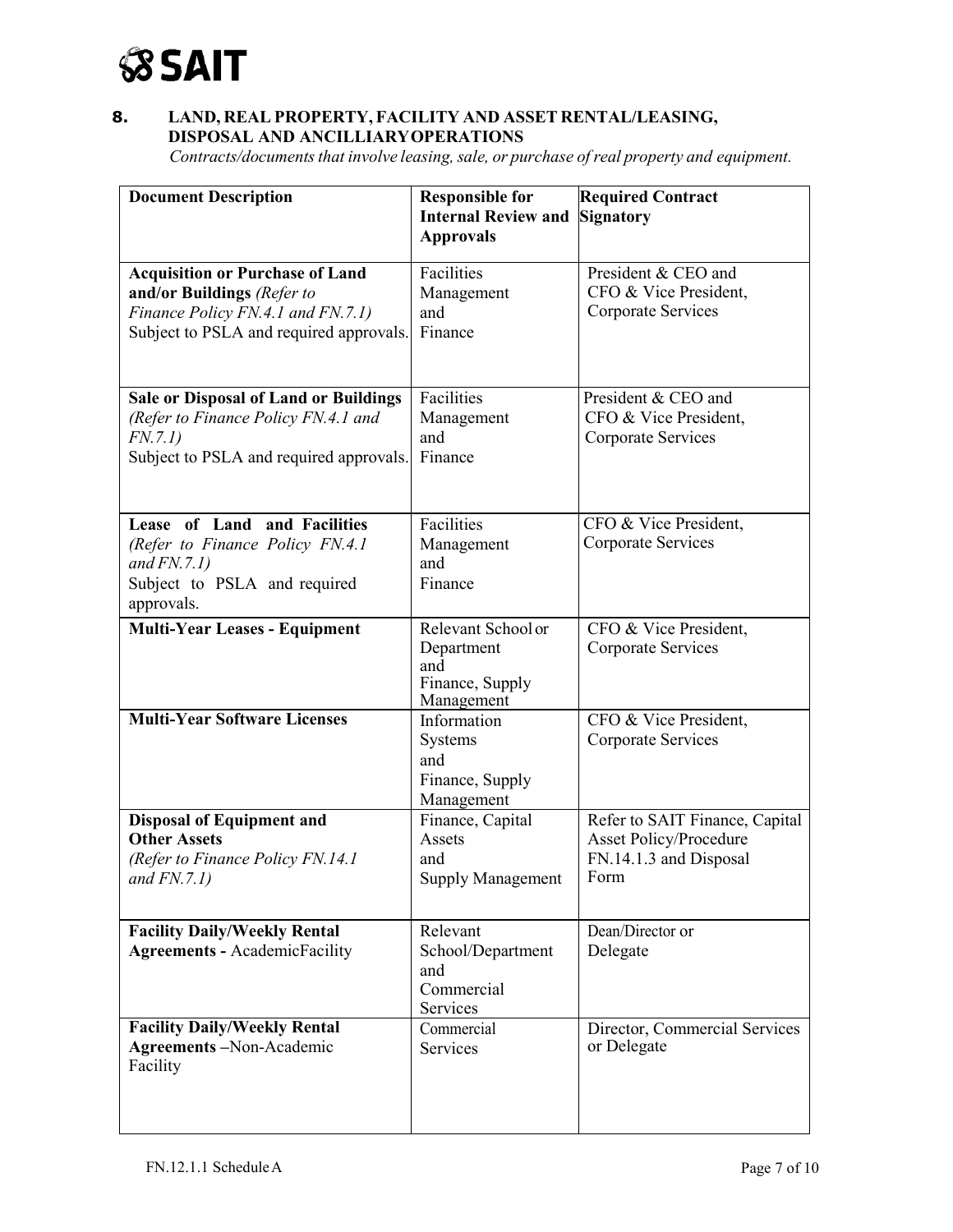| acility Daily/Weekly Rental         | Athletics &     | Athletics & Recreation        |
|-------------------------------------|-----------------|-------------------------------|
| <b>Agreements</b> – Campus Centre/  | Recreation      | Department                    |
| Athletics & Recreation              | Department      | Director, Manager or Delegate |
|                                     |                 |                               |
| <b>Ancillary Services –</b>         | Commercial      | Refer to Revenue and          |
| <b>Commercial and Retail Space</b>  | <b>Services</b> | <b>Expenditure Agreements</b> |
| <b>Leases and Retail Product</b>    |                 | and FN.12.1.1 Signing         |
| <b>Exclusivity Agreements</b>       |                 | <b>Authority Matrix</b>       |
| (Retail Food Space, On-site         |                 |                               |
| Commercial Retail Space,            |                 |                               |
| Vending, Retail Product Exclusivity |                 |                               |
| (ie: Beverages) Health              |                 |                               |
| Practitioners, Banking,             |                 |                               |
| Graphic/Print Services, ATM,        |                 |                               |
| Parking, Catering)                  |                 |                               |
| <b>Ancillary Services-Bookstore</b> | Commercial      | Refer to Revenue and          |
| and Graphic Operations              | <b>Services</b> | <b>Expenditure Agreements</b> |
| (Bookstore, Catering Services,      |                 | and FN.12.1.1 Signing         |
| Residences, Graphic Services,       |                 | <b>Authority Matrix</b>       |
| Parking Operations, Food            |                 |                               |
| <i>Operations</i> )                 |                 |                               |

### **9. LEGAL ACTIONS ANDSETTLEMENTS**

| <b>Document Description</b>           | <b>Responsible for</b><br><b>Internal Review</b><br>and Approvals | <b>Required Contract</b><br><b>Signatory</b> |
|---------------------------------------|-------------------------------------------------------------------|----------------------------------------------|
| All legal claims, actions, complaints | Finance, Contract, Legal                                          | President & CEO or                           |
| or settlements                        | & Insurance Services                                              | CFO & Vice President,                        |
|                                       | and                                                               | Corporate Services                           |
|                                       | <b>Employee Services</b>                                          |                                              |

## <span id="page-7-0"></span>**10. RESEARCHAGREEMENTS**

*All contracts relating to the research activities.*

| <b>Document Description</b>                                                                          | <b>Responsible for</b><br><b>Internal Review</b><br>and Approvals | <b>Required Contract</b><br><b>Signatory</b>                         |
|------------------------------------------------------------------------------------------------------|-------------------------------------------------------------------|----------------------------------------------------------------------|
| <b>Applications for Research</b><br><b>Funding and Proposals</b>                                     | Applied Research &<br><b>Innovation Services</b><br>Department    | VP Corporate Development<br>and Applied Research or<br>Director ARIS |
| Research<br><b>Sponsored</b><br>Funding<br><b>Agreements</b> (grants, contracts and<br>service)      | Applied Research $\&$<br><b>Innovation Services</b><br>Department | VP Corporate Development<br>and Applied Research                     |
| <b>Proprietary Rights fiom</b><br><b>Inventions</b><br>(patent, copyright, trademark,<br>trade name) | Applied Research &<br><b>Innovation Services</b><br>Department    | VP Corporate Development<br>and Applied Research                     |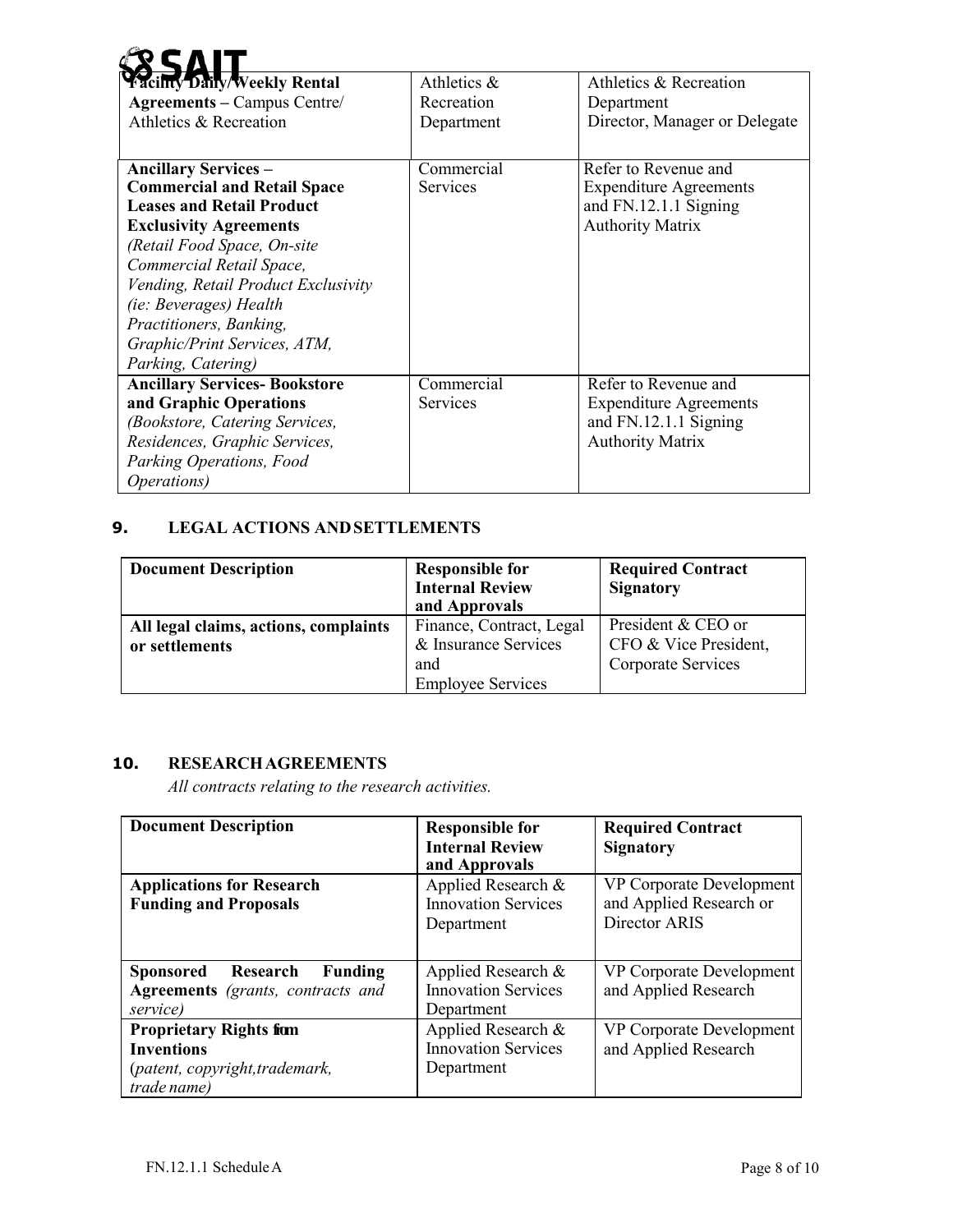| <b>Tcense/Options to License</b><br>(to make, use or sell the product of an<br><i>invention</i> )                                   | Applied Research &<br><b>Innovation Services</b><br>Department                                                               | <b>VP</b> Corporate<br>Development and Applied<br>Research            |
|-------------------------------------------------------------------------------------------------------------------------------------|------------------------------------------------------------------------------------------------------------------------------|-----------------------------------------------------------------------|
| ConfidentialityAgreements<br>(research related intellectual<br><i>property</i> )                                                    | Applied Research &<br><b>Innovation Services</b><br>Department<br>and<br>Finance, Contract,<br>Legal & Insurance<br>Services | Director ARIS                                                         |
| <b>Intellectual Property Management</b><br><b>Agreements</b> (research related)                                                     | Applied Research &<br><b>Innovation Services</b><br>Department<br>and<br>Finance, Contract,<br>Legal & Insurance<br>Services | VP Corporate Development<br>and Applied Research or<br>Director ARIS  |
| <b>Memorandum of Understanding</b><br>- Research Related<br>(Letters of Agreement and/or contracts<br>with $3^{rd}$ party entities) | Applied Research &<br><b>Innovation Services</b><br>Department                                                               | VP Corporate Development<br>and Applied Research                      |
| <b>Research Project Agreements</b><br><b>(including Master Services</b><br><b>Agreements) – Research Related</b>                    | Applied Research &<br><b>Innovation Services</b><br>Department                                                               | VP Corporate Development<br>and Applied Research or<br>Director, ARIS |

## <span id="page-8-0"></span>**11. SUPPLYMANAGEMENT**

| <b>Document Description</b>               | <b>Responsible for</b><br><b>Internal Review and</b><br><b>Approvals</b> | <b>Required Contract</b><br><b>Signatory</b> |
|-------------------------------------------|--------------------------------------------------------------------------|----------------------------------------------|
| <b>Purchase Orders &amp; Associated</b>   | Relevant School                                                          | Refer to Revenue and                         |
| <b>Purchasing Agreement</b> (Supported by | /Department and                                                          | <b>Expenditure Agreements</b>                |
| authorized purchase requisition)          | Finance,                                                                 | and FN.12.1.1 Signing                        |
|                                           | Supply                                                                   | <b>Authority Matrix</b>                      |
|                                           | Management                                                               |                                              |
| <b>Purchase Requisitions</b>              | Relevant School                                                          | Refer to Revenue and                         |
| Approval                                  | /Department                                                              | <b>Expenditure Agreements</b>                |
| Banner ERP Signing Authority              | and                                                                      | and FN.12.1.1 Signing                        |
| <b>Requisition Routing</b>                | Finance, Supply<br>Management                                            | <b>Authority Matrix</b>                      |
| <b>E-Business Enablement</b>              | Finance                                                                  | CFO & Vice President                         |
| (multi-year service)                      |                                                                          | Corporate Services or                        |
| agreements with no                        |                                                                          | Associate Vice President,                    |
| defined spend)                            |                                                                          | Finance                                      |